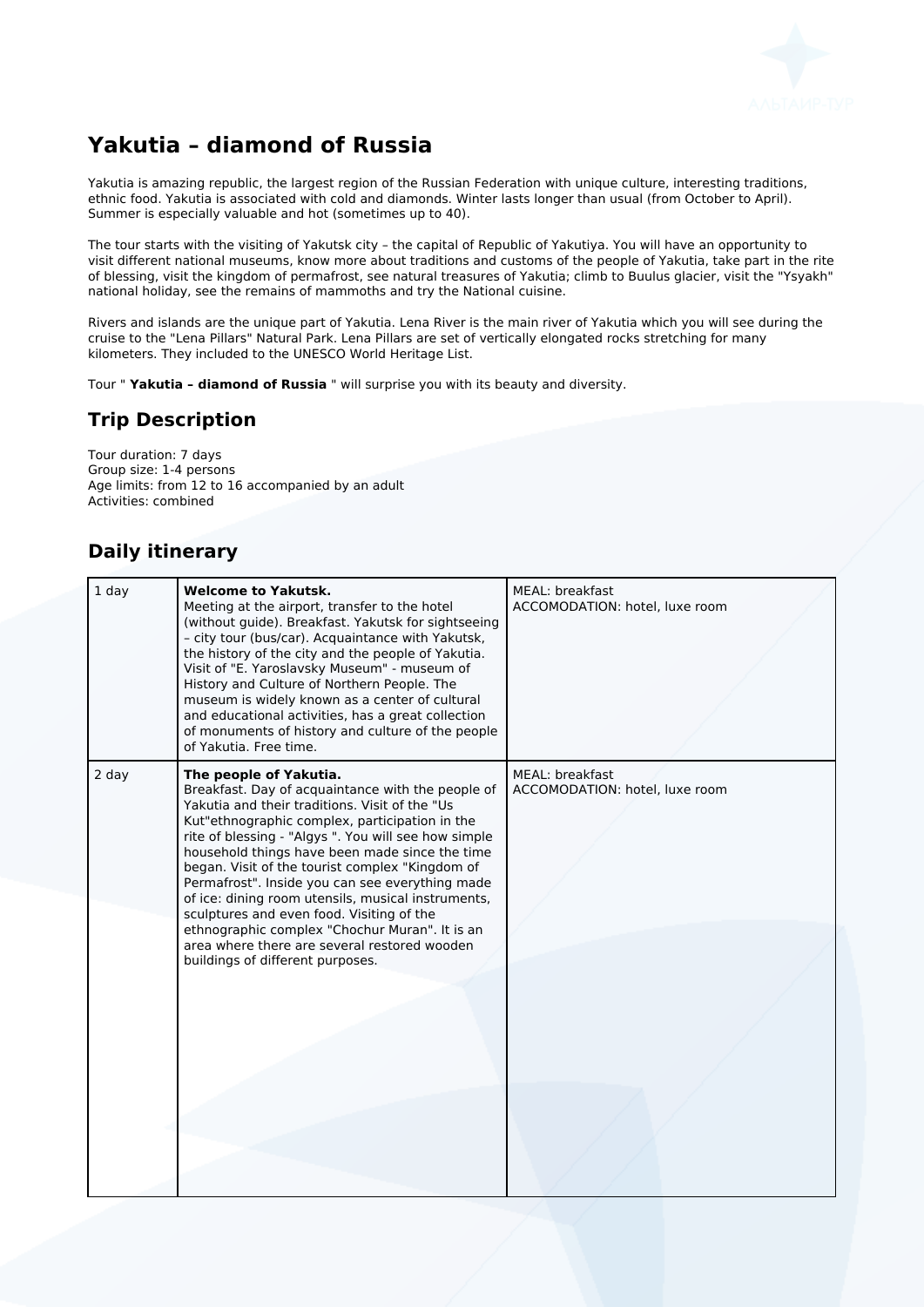

| 3 day | <b>Buulus glacier.</b><br>Daily tour to Buulus glacier, including visiting of<br>Ortho Doydu zoo. "Buluus" from Yakut language<br>means a "glacier" or "cellar". This huge snow<br>glacier formed by the underground sources of<br>fresh water. Fresh water on Buluse is considered<br>very clean. "Ortho Doydu" zoo in the Yakut means<br>"middle world". There are three worlds - the<br>upper, middle and lower in Yakut mythology. The<br>upper world inhabited by supreme beings - gods,<br>the middle world - human and animals, the nether<br>world - demons (Abas). Zoo symbolizes the middle<br>world and one of the main tasks is to show the<br>diversity of wildlife. | MEAL: breakfast, lunch<br>ACCOMODATION: hotel. luxe room           |
|-------|-----------------------------------------------------------------------------------------------------------------------------------------------------------------------------------------------------------------------------------------------------------------------------------------------------------------------------------------------------------------------------------------------------------------------------------------------------------------------------------------------------------------------------------------------------------------------------------------------------------------------------------------------------------------------------------|--------------------------------------------------------------------|
| 4 day | Cruise.<br>Today we continue our acquaintance with Yakutia.<br>Visiting of the Khomus Museum. Exhibition<br>"Treasury of the Sakha (Yakutia) Republic " where<br>our guests can enjoy diamonds. The exhibition<br>provides an opportunity to get acquainted with<br>the unique collection of nuggets of gold, platinum,<br>silver, large natural diamonds, great collection of<br>works of Yakutia masters - jewelers, diamond<br>cutters, carvers of bone and stone. A walk along<br>the Old Town and visit of souvenir and jewelry<br>shops. Transfer to the river port - Lena River<br>Cruise start.                                                                           | MEAL: breakfast, dinner<br>ACCOMODATION: ship, junior suite        |
| 5 day | Cruise.<br>Cruise to Lena Pillars national park. Lena Pillars<br>are set of vertically elongated rocks stretching for<br>many kilometers. The length of the rock is more<br>than forty kilometers. They included to the<br>UNESCO World Heritage List.                                                                                                                                                                                                                                                                                                                                                                                                                            | MEAL: breakfast, lunch, dinner<br>ACCOMODATION: ship, junior suite |
| 6 day | Cruise.<br>Cruise to Lena Pillars national park. According to a<br>number of Yakut scientists these places can be<br>"the cradle of human civilization." End. Transfer to<br>the hotel. Free time. Dinner.                                                                                                                                                                                                                                                                                                                                                                                                                                                                        | MEAL: breakfast, lunch<br>ACCOMODATION: hotel, luxe room           |
| 7 day | Museums.<br>Visit of Yakut artists halls of the National Art<br>Museum. Visiting of Mammoth Museum. In the<br>depths of Yakutia have been found 75% of the<br>world's famous mammoth burials and other<br>representatives of the mammoth fauna with<br>preserved soft tissues. The museum carries out<br>extensive international activities, scientific<br>education and popularization work. A walk along<br>the Old Town. This historical and architectural<br>complex is an open-air museum, which consists of<br>wooden buildings. Free time.                                                                                                                                 | MEAL: breakfast<br>ACCOMODATION: hotel, luxe room                  |
| 8 day | Flight.<br>Transfer to the airport (without guide)                                                                                                                                                                                                                                                                                                                                                                                                                                                                                                                                                                                                                                |                                                                    |

## **Dates & Prices**

05-07-2020 - 12-07-2020, days total: 7, price: 78400 02-08-2020 - 09-08-2020, days total: 7, price: 78400

**What's included**